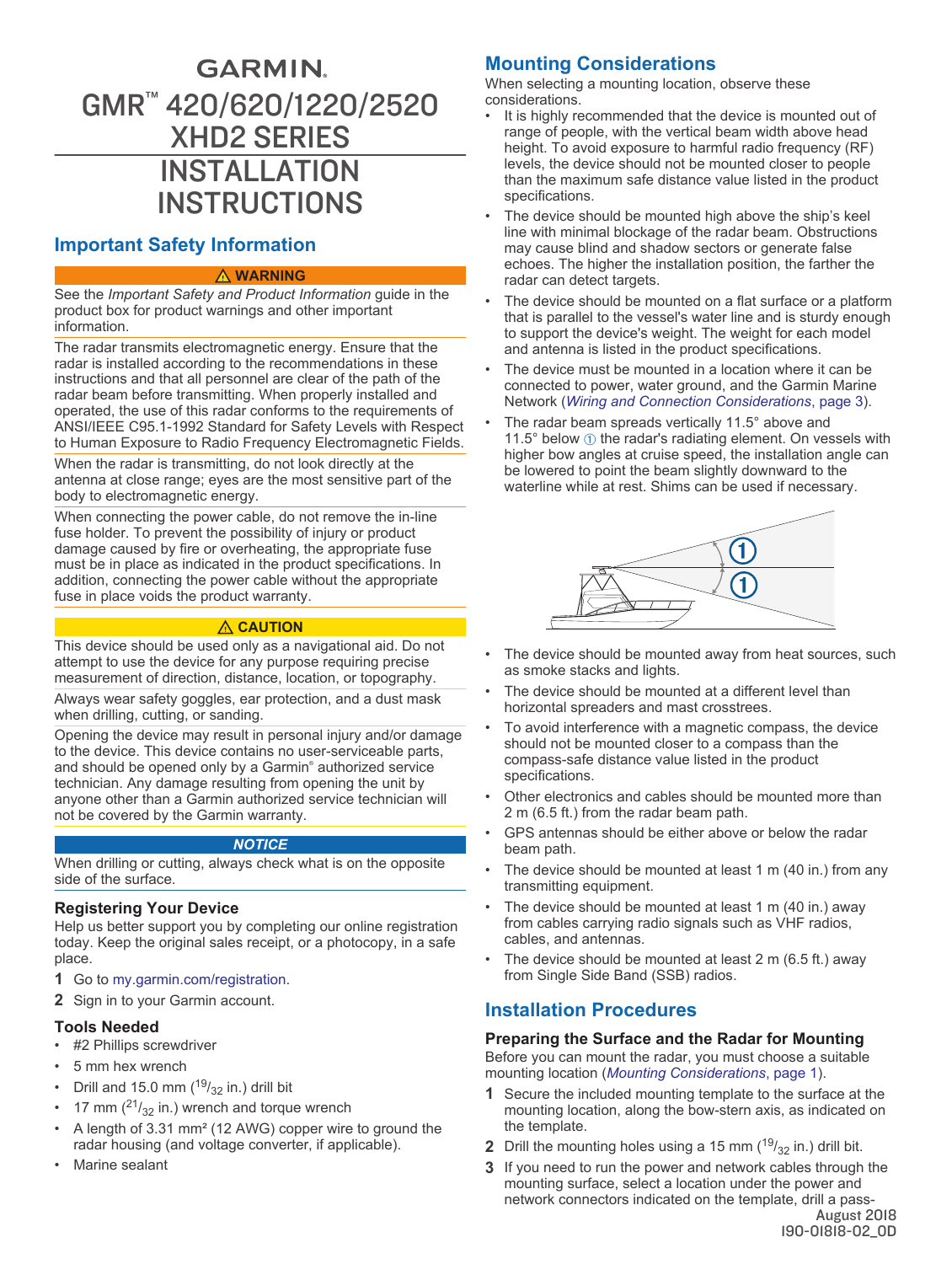through hole for the cables using a 32 mm  $(1<sup>1</sup>/4)$  in.) drill bit, and route the cables through the surface (optional) (*[Wiring](#page-2-0)  [and Connection Considerations](#page-2-0)*, page 3).

- **4** Remove the mounting template from the surface.
- **5** Remove the hatch on the front of the pedestal by loosening the screw and lifting the hatch off of the hinges.



- **6** Apply the included Petrolatum Primer to one half of the threads of the four threaded rods.
- **7** Insert the ends of the threaded rods coated in Petrolatum Primer into the pedestal.
- **8** Tighten the threaded rods using a 5 mm hex wrench. To avoid damaging the pedestal, you should stop tightening the threaded rods when they no longer turn easily.



### **Mounting the Radar**

Before you can mount the radar, you must first select a mounting location, and prepare the mounting surface and the radar (*[Preparing the Surface and the Radar for Mounting](#page-0-0)*, [page 1\)](#page-0-0).

**1** Take note of which end of the pedestal you plan to mount facing the bow along the bow-stern axis.

If the hatch side is facing the bow, you must adjust the frontof-boat offset on the chartplotter to receive an accurate radar reading (*[Front-of-Boat Offset](#page-3-0)*, page 4).

- **2** Hoist the radar into position, and carefully lower it onto the mounting surface, feeding the threaded rods through the holes.
- **3** From under the mounting surface, place the shoulder washers  $\circled{\scriptstyle 1}$  on the threaded rods and feed them into the mounting surface so they fit securely.



- **4** Place the flat washers  $\oslash$ , lock washers  $\oslash$ , and hex nuts  $\oslash$  on the threaded rods.
- **5** Torque the hex nuts to 1.5 kgf-m (130 lbf-in. [11 lbf-ft.]) to securely fasten the radar to the surface without damaging the radar or the mounting hardware.

### **Installing the Antenna**

Before you can install the antenna on the radar, you must securely mount the pedestal (*Mounting the Radar*, page 2).

**1** Remove the protective cover  $\theta$  from the waveguide on the top of the pedestal.



**2** Align the waveguide  $\oslash$  on the pedestal with the socket on the bottom of the antenna 3, and slide the antenna onto the pedestal.



**3** Secure the antenna to the pedestal using the included hex bolts  $\circledA$  and spring washers  $\circledB$ .

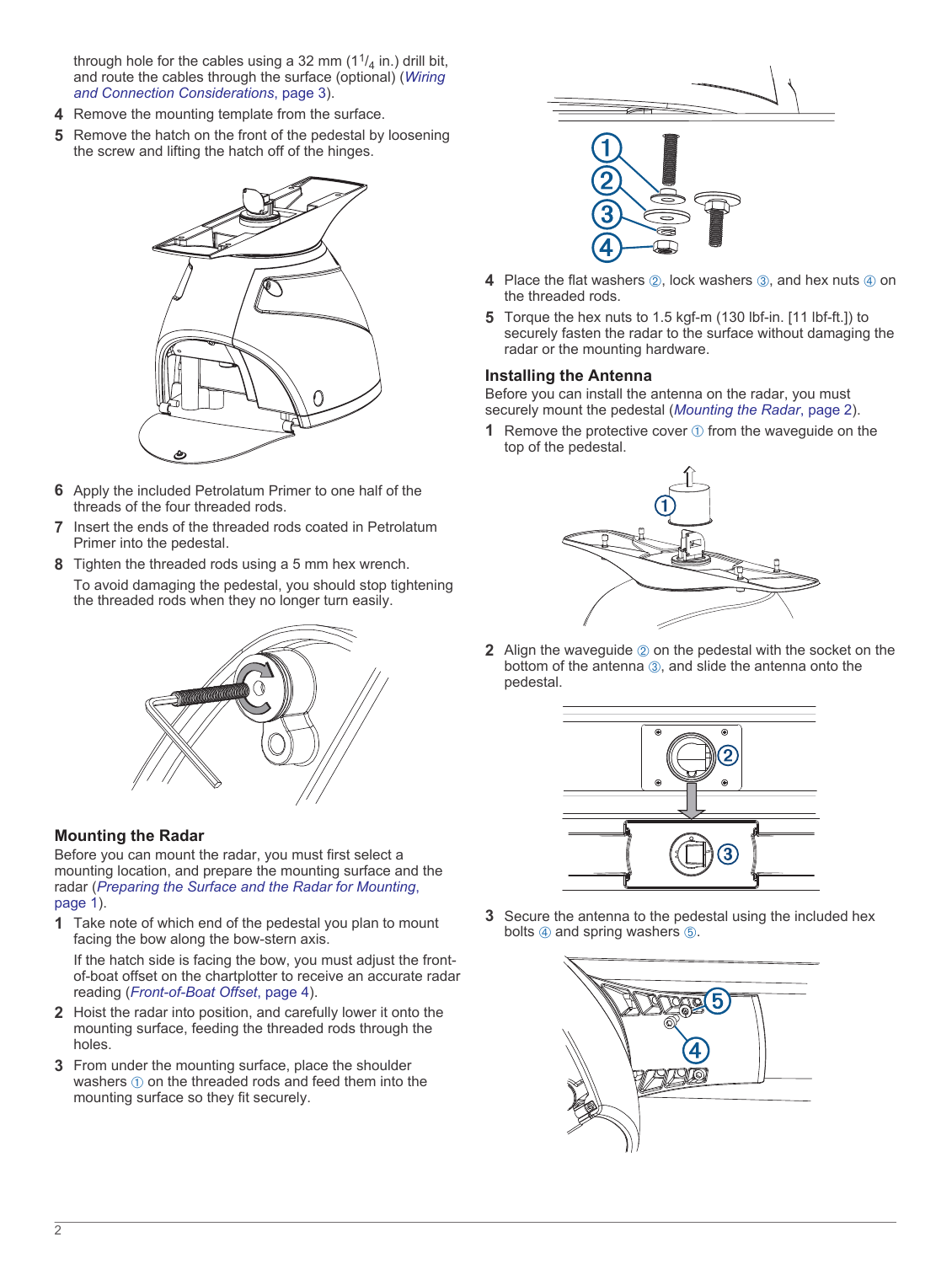<span id="page-2-0"></span>**4** Torque the hex bolts to 0.81 kgf-m (70 lfb-in. [6 lbf-ft.]) to fasten the antenna to the pedestal without damaging the antenna or the mounting hardware.

# **Wiring and Connection Considerations**

It may be necessary to drill 32 mm  $(1<sup>1</sup>/4)$  in. holes for routing the power, network, or grounding cables.

- When routing multiple cables through the same hole, you must route the network cable before the power and ground cables because of the size of the network connector.
- You must apply marine sealant to the hole after the cables are in place to ensure a waterproof seal.

If you must make the routing hole in a visible location, decorative cable grommets can be purchased from Garmin or a Garmin dealer (optional).

- If needed, you can trim the grommet to enable you to route multiple cables through the same hole.
- The optional grommet does NOT provide a waterproof seal. You must apply marine sealant to the grommet after the cables are in place to ensure a waterproof seal.

When installing the cables, you should observe these considerations.

- Cutting the Garmin Marine Network cable is not recommended, but a field install kit can be purchased from Garmin or a Garmin dealer if you must cut the network cable.
- The ground cable is not included, and must connect to a water ground location, not the negative terminal of the battery (*[Grounding the Radar](#page-3-0)*, page 4).
- To ensure safety, appropriate tie-wraps, fasteners, and sealant should be used to secure the cable along the route and through any bulkheads or the deck.
- You should not run cables near moving objects and high-heat sources, or through doorways and bilges.
- To avoid interference with other equipment, you should not run network and power cables parallel to other cables, such as radio antenna lines or power cables. If this is not possible, the cables should be shielded with metal conduit or a form of EMI shielding.
- You should install the power cable as close to the battery source as possible.
	- If it is necessary to extend the power cable, you must use the appropriate wire gauge (*[Power Cable Extensions](#page-3-0)*, [page 4\)](#page-3-0).
	- Incorrectly extended runs of cable may cause the radar to malfunction due to insufficient power transmission.

### **Connecting to Power Through the Voltage Converter**

#### **WARNING**

When connecting the power cable, do not remove the in-line fuse holder. To prevent the possibility of injury or product damage caused by fire or overheating, the appropriate fuse must be in place as indicated in the product specifications. In addition, connecting the power cable without the appropriate fuse in place voids the product warranty.

#### *NOTICE*

Do not reuse any voltage converters from previous Garmin radar models, or third party voltage converters. Using any converter other than one included with the radar may damage the radar or prevent it from turning on.

Some radar models require a voltage converter unit to properly power the device. If your model is packaged with a voltage converter, it must be installed in order for your radar to function. If your model is not packaged with a voltage converter, connect the power cable directly to the boat battery (*Connecting Directly to Power*, page 3).

When installing the voltage converter for an applicable radar model, observe these considerations.

- The voltage converter requires an input voltage of 10 to 32 Vdc.
- It is recommended to install the voltage converter as close as possible to the power source.
- Connecting the power cable for the voltage converter directly to the battery is recommended. If it is necessary to extend the cable, the appropriate gauge of wire must be used for the length of the extension (*[Power Cable Extensions](#page-3-0)*, page 4).



| <b>Item</b>    | <b>Description</b>                 |
|----------------|------------------------------------|
| $^\copyright$  | To the Garmin Marine Network       |
| $\circled{2}$  | 10 A fuse holder                   |
| $^{\circledR}$ | $Red (+)$                          |
| 4              | Black (-)                          |
| $\circledS$    | To the boat battery (10 to 32 Vdc) |
| $\circled6$    | 30 A fuse holder                   |
| ╧              | Water ground connection            |

- **1** Route the power cable to the radar and the voltage converter.
- **2** Use crimp connectors and heat-shrink tubing to connect the power cable to the voltage converter.

The radar power cable contains a 10 A fuse which should not be removed when connecting to the voltage converter.

**3** Connect the voltage converter to the boat battery through the included 30 A fuse.

The 30 A fuse between the voltage converter and battery is in addition to the 10 A fuse included in the radar power cable. Both fuses must be in place for the radar to function properly.

**4** Connect the power cable to the POWER port on the radar.

### **Connecting Directly to Power**

#### **WARNING**

When connecting the power cable, do not remove the in-line fuse holder. To prevent the possibility of injury or product damage caused by fire or overheating, the appropriate fuse must be in place as indicated in the product specifications. In addition, connecting the power cable without the appropriate fuse in place voids the product warranty.

Some radar models do not require a voltage converter unit. If your model is packaged without a voltage converter, it should be connected directly to power.

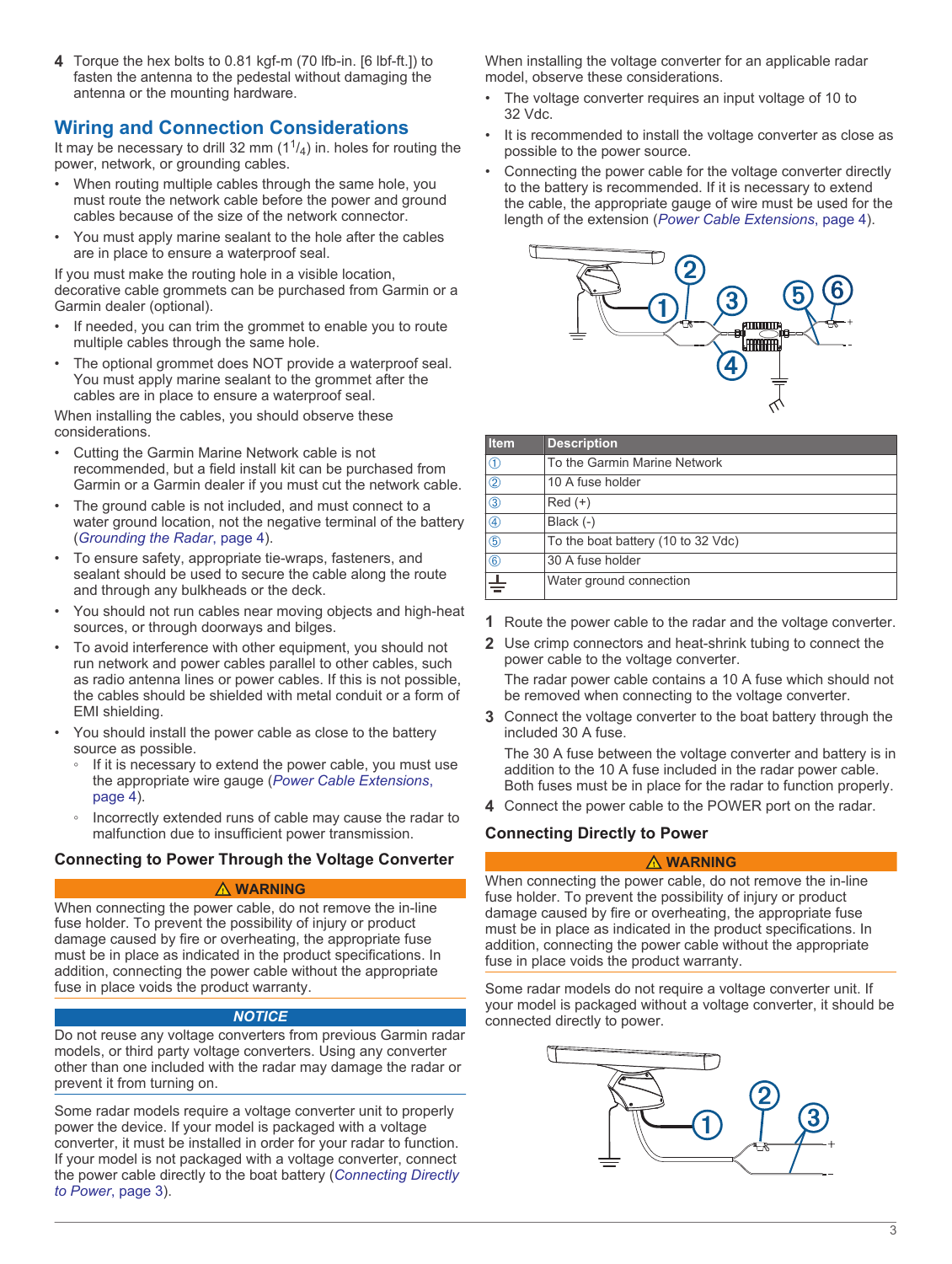<span id="page-3-0"></span>

| <b>Item</b>   | <b>Description</b>                 |
|---------------|------------------------------------|
|               | To the Garmin Marine Network       |
| $\circled{2}$ | 15 A fuse holder                   |
| 3             | To the boat battery (10 to 32 Vdc) |
|               | Water ground connection            |

- **1** Route the power cable to the radar and boat battery.
- **2** Connect the power cable to the boat battery.
- **3** Connect the power cable to the POWER port on the radar.

#### **Power Cable Extensions**

Connecting the power cable directly to the battery is recommended. If it is necessary to extend the cable, the appropriate gauge of wire must be used for the length of the extension.

You must use crimp connectors and heat-shrink to create a water-resistant connection.

| <b>Distance</b>        | <b>Wire Gauge</b>             |
|------------------------|-------------------------------|
| 3 m (9 ft. 10 in.)     | 3.31 mm <sup>2</sup> (12 AWG) |
| 5 m (16 ft. 4 in.)     | 5.26 mm <sup>2</sup> (10 AWG) |
| $6.5$ m (21 ft. 3 in.) | 6.63 mm <sup>2</sup> (9 AWG)  |
| 8 m (26 ft. 2 in.)     | 8.36 mm <sup>2</sup> (8 AWG)  |

### **Grounding the Radar**

The radar (and voltage converter, if applicable) must be connected to the appropriate type of ground using a 3.31 mm² (12 AWG) copper wire (not included).

- **1** Route a 3.31 mm² (12 AWG) copper wire to a water ground location and to the radar pedestal.
- **2** Connect the wire to the ground connector on the pedestal  $(\frac{1}{n})$  using the pre-installed crimp connector.



- **3** Coat the ground screw and crimp connector with marine sealant.
- **4** Connect the other end of the wire to the water ground location on the boat, and coat the connection with marine sealant.
- **5** Select an option:
	- If your radar was not packaged with a voltage converter, no further grounding is necessary.
	- If your radar was packaged with a voltage converter, proceed to step 6.
- **6** Route a different 3.31 mm² (12 AWG) copper wire to water ground location and to the voltage converter.
- **7** Loosen a screw on one corner of the voltage converter and secure the copper wire to the screw.
- **8** Coat the screw and wire on the voltage converter with marine sealant.
- **9** Connect the other end of the wire to the RF ground location on the boat, and coat the connection with marine sealant.

### **Garmin Marine Network Considerations**

This device connects to Garmin Marine Network devices to share radar data with compatible devices on the network. When

connecting to a Garmin Marine Network device, observe these considerations.

- A Garmin Marine Network cable must be used for all Garmin Marine Network connections.
	- Third-party CAT5 cable and RJ45 connectors must not be used for Garmin Marine Network connections.
	- Additional Garmin Marine Network cables and connectors are available from your Garmin dealer.
- Although it is not recommended, you can use a fieldinstallable connector to create a custom-length Garmin Marine Network cable if necessary. Follow the directions provided with the connector.

# **Radar Operation**

All functions of this radar are controlled with your Garmin chartplotter. See the Radar section of your chartplotter's owner's manual for operating instructions. To download the latest manual, go to [www.garmin.com/manuals](http://www.garmin.com/manuals).

If you have more than one radar on your boat, you must be viewing the radar screen for the radar you want to configure.

### **Software Update**

You must update the software when you install this device.

If your Garmin chartplotter has Wi-Fi® technology, you should update the software using the ActiveCaptain™ app on a compatible Android™ or Apple® device. If your chartplotter does not have has Wi‑Fi technology, you should update the software using a memory card and a Windows® computer.

For more information, go to [support.garmin.com](http://support.garmin.com).

### **Specifying the Antenna Size**

Before you can use the radar on your system, you must specify the antenna size.

**1** Turn on the radar and all devices connected to the Garmin Marine Network.

An antenna-selection prompt appears on the connected chartplotters.

**NOTE:** If the entire system is being turned on for the first time, the antenna-selection screen is part of the initial setup process.

**2** Select the installed antenna size for each open-array radar installed on the boat.

**TIP:** If you need to specify a different antenna size, while viewing the radar screen for the radar you want to change , select **Menu** > **Radar Setup** > **Installation** > **Antenna Configuration** > **Antenna Size**, and select the antenna size.

### **Front-of-Boat Offset**

The front-of-boat offset compensates for the physical location of the radar scanner on a boat, if the radar scanner does not align with the bow-stern axis.

#### *Measuring the Potential Front-of-Boat Offset*

The front-of-boat offset compensates for the physical location of the radar scanner on a boat, if the radar scanner does not align with the bow-stern axis.

- **1** Using a magnetic compass, take an optical bearing of a stationary target located within viewable range.
- **2** Measure the target bearing on the radar.
- **3** If the bearing deviation is more than +/- 1°, set the front-ofboat offset.

#### *Setting the Front-of-Boat Offset*

Before you can set the front-of-boat offset, you must measure the potential front-of-boat offset.

The front-of-boat offset setting configured for use in one radar mode is applied to every other radar mode and to the Radar overlay.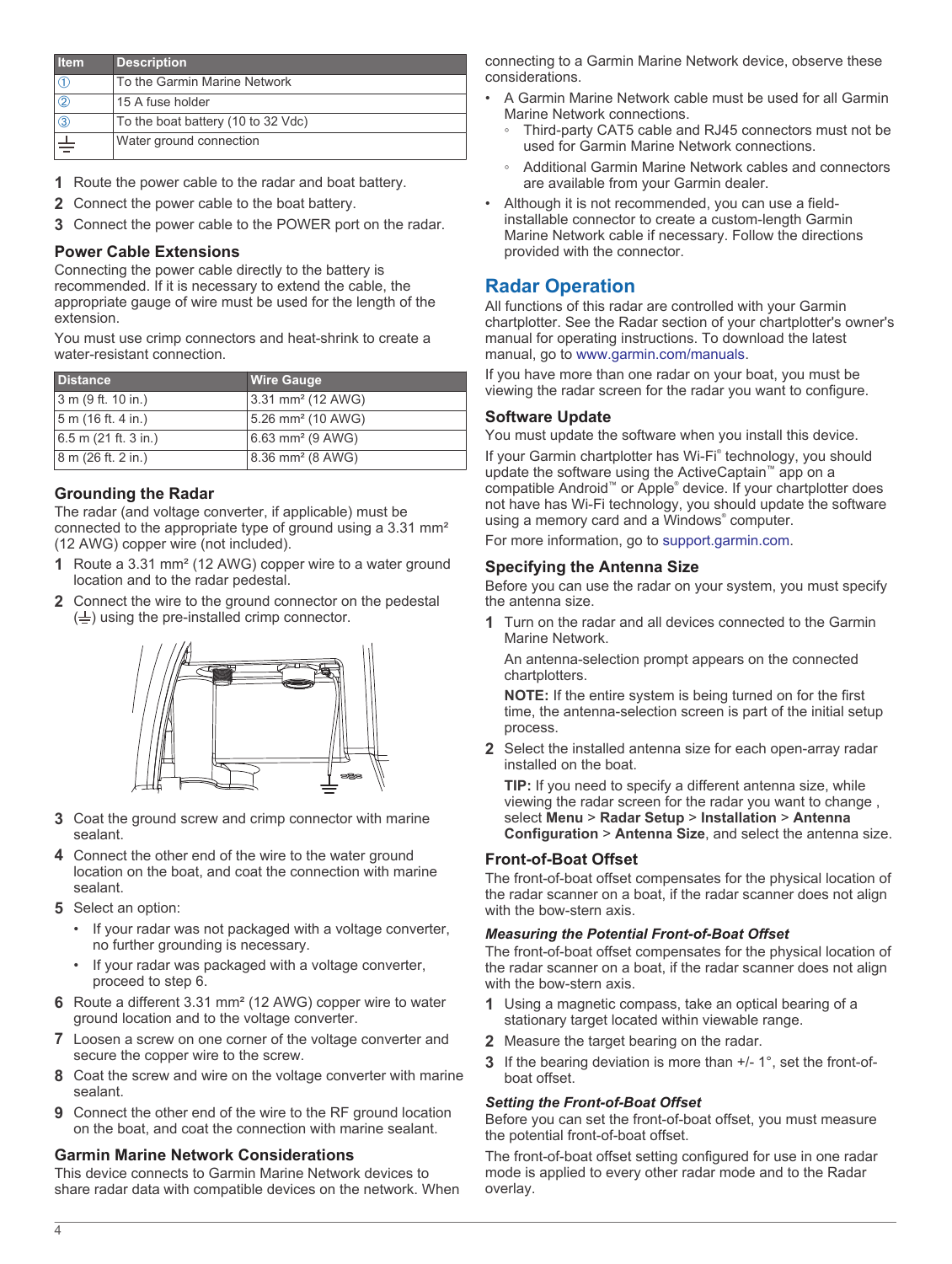- **1** From a Radar screen or the Radar overlay, select **Menu** > **Radar Setup** > **Installation** > **Front of Boat**.
- **2** Select **Up** or **Down** to adjust the offset.

# **Setting a Custom Park Position**

By default, the antenna is stopped perpendicular to the pedestal when it is not spinning. You can adjust this position.

# **Specifications**

# **Dimensions**

- **1** From the radar screen, select **Menu** > **Radar Setup** > **Installation** > **Antenna Configuration** > **Park Position**.
- **2** Use the slider bar to adjust the position of the antenna when stopped, and select **Back**.

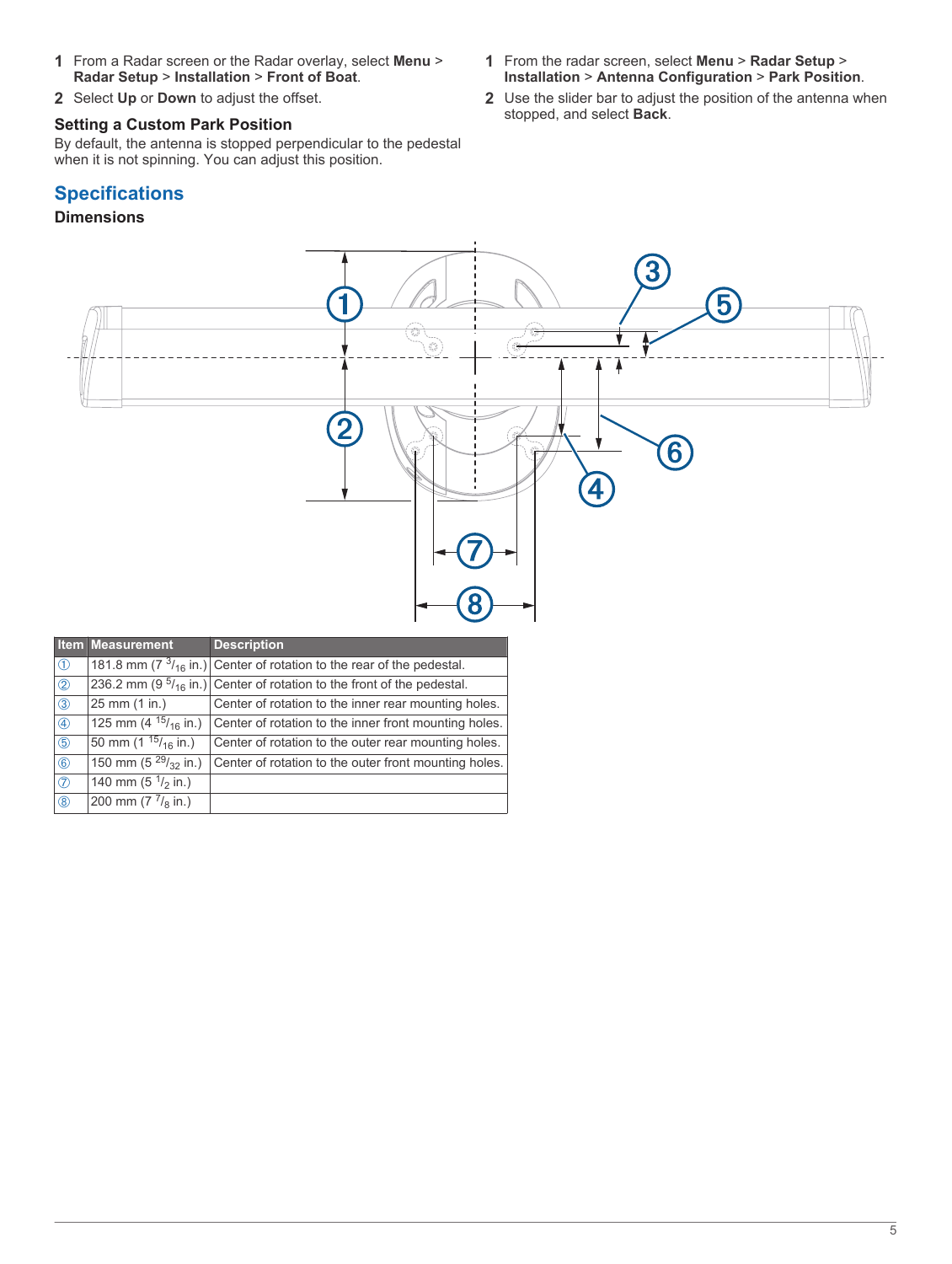



|                     | <b>Item Measurement</b>                                            | <b>Description</b>                              |
|---------------------|--------------------------------------------------------------------|-------------------------------------------------|
|                     | 4 ft. models: 132.7 cm (4 ft. 4 $\frac{1}{4}$ in.) Antenna length. |                                                 |
|                     | 6 ft. models: 193.7 cm (6 ft. 4 $\frac{1}{4}$ in.)                 |                                                 |
| $\langle 2 \rangle$ | 45.1 cm (17 $\frac{3}{4}$ in.)                                     | Base of the pedestal to the top of the antenna. |
| $\circ$             | 31.8 cm (12 $\frac{1}{2}$ in.)                                     | Width of the pedestal.                          |

# **Physical Specifications**

| <b>Specification</b>   | <b>Measurement</b>                                                                                                                       |
|------------------------|------------------------------------------------------------------------------------------------------------------------------------------|
| Pedestal weight        | 21.4 kg (47.1 lb.)                                                                                                                       |
| Antenna weight         | 4 ft. antenna: 5.5 kg (12.2 lb.)<br>6 ft. antenna: 7.7 kg (16.9 lb.)                                                                     |
| Power cable length     | 15 m (49 ft. 3 in.)                                                                                                                      |
| Network cable length   | 15 m (49 ft. 3 in.)                                                                                                                      |
| Antenna rotation speed | 24 rpm and 48 rpm                                                                                                                        |
| Maximum wind load      | 80 kn                                                                                                                                    |
| Temperature range      | GMR 420/620/1200 xHD2: From -15 to 70°C<br>(from 5 to $158^{\circ}$ F)<br>GMR 2520 xHD2: From -15 to 60°C (from 5 to<br>$140^{\circ}$ F) |
| Humidity               | 95% at 35°C (95°F)                                                                                                                       |
| Water resistance       | IEC 60529 IPX6 (protected against heavy<br>seas)                                                                                         |
| Bearing accuracy       | 0.25 degrees                                                                                                                             |

# **Electrical Specifications**

| <b>Specification</b>                   | <b>Measurement</b>                                                                                                                                                                                                                                                                                                                                                                                                                                                                                                                                                                                                                                                                                                                                                                                                                                                                                  |
|----------------------------------------|-----------------------------------------------------------------------------------------------------------------------------------------------------------------------------------------------------------------------------------------------------------------------------------------------------------------------------------------------------------------------------------------------------------------------------------------------------------------------------------------------------------------------------------------------------------------------------------------------------------------------------------------------------------------------------------------------------------------------------------------------------------------------------------------------------------------------------------------------------------------------------------------------------|
| Minimum safe<br>operating<br>distance* | <b>GMR 424 xHD2</b><br>100 W/m <sup>2</sup> : 1.22 m (48 in.)<br>10 W/m <sup>2</sup> : 3.90 m (154 in.)<br>۰<br><b>GMR 426 xHD2</b><br>100 W/m <sup>2</sup> : 1.54 m (61 in.)<br>$\bullet$<br>10 W/m <sup>2</sup> : 4.85 m (191 in.)<br>$\bullet$<br><b>GMR 624 xHD2</b><br>100 W/m <sup>2</sup> : 1.50 m (59 in.)<br>• 10 W/m <sup>2</sup> : 4.70 m (185 in.)<br>GMR 626 xHD2<br>• 100 W/m <sup>2</sup> : 1.90 m (75 in.)<br>• 10 W/m <sup>2</sup> : 5.90 m (232 in.)<br><b>GMR 1224 xHD2</b><br>• 100 W/m <sup>2</sup> : 2.10 m (83 in.)<br>• 10 W/m <sup>2</sup> : 6.65 m (262 in.)<br><b>GMR 1226 xHD2</b><br>• 100 W/m <sup>2</sup> : 2.65 m (104 in.)<br>10 W/m <sup>2</sup> : 8.50 m (335 in.)<br>$\bullet$<br><b>GMR 2524 xHD2</b><br>• 100 W/m <sup>2</sup> : 2.19 m (86 in.)<br>• 10 W/m <sup>2</sup> : 6.92 m (272 in.)<br>GMR 2526 xHD2<br>100 W/m <sup>2</sup> : 2.75 m (108 in.)<br>٠ |
| Compass-safe<br>distance               | 10 W/m <sup>2</sup> : 8.70 m (342 in.)<br>۰<br>Standard compass: 90 cm $(357/_{16})$ in.)<br>Standby steering and emergency compasses: 80 cm<br>(31 <sup>1</sup> / <sub>2</sub> in.)                                                                                                                                                                                                                                                                                                                                                                                                                                                                                                                                                                                                                                                                                                                |
| Input<br>voltage <b>FIFE</b>           | From 10 to 32 Vdc                                                                                                                                                                                                                                                                                                                                                                                                                                                                                                                                                                                                                                                                                                                                                                                                                                                                                   |
| Fuse                                   | Radar power cable, no voltage converter: 15 A<br>Radar power cable, with voltage converter (if<br>applicable): 10 A<br>Voltage converter (if applicable): 30 A                                                                                                                                                                                                                                                                                                                                                                                                                                                                                                                                                                                                                                                                                                                                      |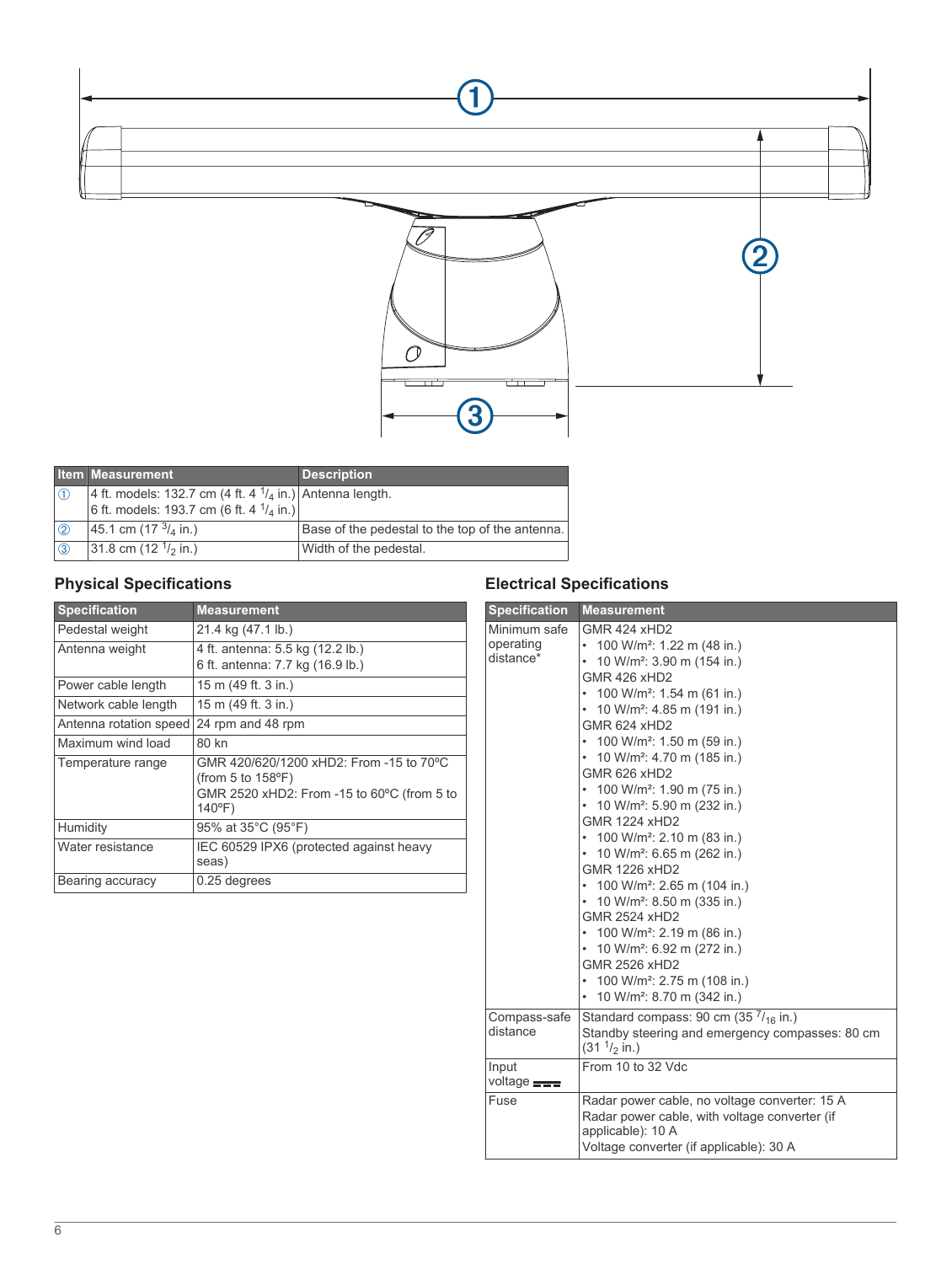| <b>Specification</b> | <b>Measurement</b>                                                                                   |
|----------------------|------------------------------------------------------------------------------------------------------|
| Input power          | GMR 424 and 426:                                                                                     |
|                      | Typical: 55 W                                                                                        |
|                      | Max:160W                                                                                             |
|                      | GMR 624 and 626:                                                                                     |
|                      | Typical: 65 W                                                                                        |
|                      | Max.: 170 W                                                                                          |
|                      | GMR 1224 and 1226:                                                                                   |
|                      | • Typical: 90 W                                                                                      |
|                      | Max : 125 W                                                                                          |
|                      | GMR 2524 and 2526:                                                                                   |
|                      | • Typical: 100 W                                                                                     |
|                      | Max.: 180 W                                                                                          |
| Pulse width          | For pulse width information, go to the specifications<br>tab for your radar model on www.garmin.com. |

\*When it is transmitting, the radar should be located in a position on the vessel that is at least this far from people.

IEC 60936-1, clause 3-27.1, specifies the maximum distances from the antenna at which radio frequency (RF) levels can be expected.

### **Antenna Specifications**

| <b>Specification</b>  | <b>Measurement</b>                                                      |
|-----------------------|-------------------------------------------------------------------------|
| Type                  | End-fed slotted wavequide                                               |
| Horizontal beam width | 4 ft. antenna: 1.8 degrees<br>6 ft. antenna: 1.1 degrees                |
| Horizontal side lobes | -23 dB within ±10 degrees of main<br>-30 dB outside ±10 degrees of main |
| Vertical beam width   | $23^\circ$                                                              |
| Antenna gain          | 4 ft. antenna: 27 dB<br>6 ft. antenna: 29 dB                            |
| Polarization          | Horizontal                                                              |

# **Installation Troubleshooting**

| <b>Symptom</b>                                                                                                            | <b>Possible Causes</b>                                                                                                                                                                                                                                                                                                                                                                                                                                                                                                                                                                                                                                                                                   |
|---------------------------------------------------------------------------------------------------------------------------|----------------------------------------------------------------------------------------------------------------------------------------------------------------------------------------------------------------------------------------------------------------------------------------------------------------------------------------------------------------------------------------------------------------------------------------------------------------------------------------------------------------------------------------------------------------------------------------------------------------------------------------------------------------------------------------------------------|
| The radar does<br>not turn on. The<br>status LED is not<br>on.                                                            | The power cable may not be connected correctly<br>to the device or to the battery. Check all<br>connections<br>The inline fuse may have blown. Check the fuse<br>and replace it if necessary.<br>The wire gauge used to extend the power cable<br>may be too small for the length of the extension.<br>Check the table provided in the Power Cable<br>Extensions section of these instructions to make<br>sure the correct wire gauge is used ( <i>Power Cable</i><br><i>Extensions</i> , page 4).<br>If the radar uses a voltage converter, it may be<br>$\bullet$<br>connected through an incompatible or third-party<br>voltage converter. Use only the voltage converter<br>supplied with the radar. |
| The radar is not<br>available on the<br>Garmin device or l<br>on devices<br>connected to the<br>Garmin Marine<br>Network. | • The radar may not be powering on. Check the<br>status I FD<br>The device software may not be up-to-date.<br>Update the software on the device or on the<br><b>Garmin Marine Network</b><br>The network cable may not be connected<br>correctly to the device or to the Garmin Marine<br>Network, Check all connections.<br>If a field-installable network connector was used, it<br>may have been installed improperly. Check the<br>connector.                                                                                                                                                                                                                                                        |

The status LED is located on the product label, and can help troubleshoot installation problems.

| <b>Status LED Color</b><br>and Activity | <b>Radar Status</b>                                                                                            |
|-----------------------------------------|----------------------------------------------------------------------------------------------------------------|
| Solid red                               | The radar is getting ready for use. This should<br>only stay red briefly before changing to flashing<br>green. |
| Flashing green                          | The radar is operating properly.                                                                               |
| Flashing orange                         | The radar software is being updated.                                                                           |
| Flashing red                            | The radar has encountered an error. Contact<br>Garmin product support for assistance.                          |

### **Contacting Garmin Support**

- Go to [support.garmin.com](http://support.garmin.com) for help and information, such as product manuals, frequently asked questions, videos, and customer support.
- In the USA, call 913-397-8200 or 1-800-800-1020.
- In the UK, call 0808 238 0000.
- In Europe, call +44 (0) 870 850 1241.

#### © 2014–2018 Garmin Ltd. or its subsidiaries

Garmin® and the Garmin logo are trademarks of Garmin Ltd. or its subsidiaries, registered in the USA and other countries. GMR™ is a trademark of Garmin Ltd. or its subsidiaries. These trademarks may not be used without the express permission of Garmin.